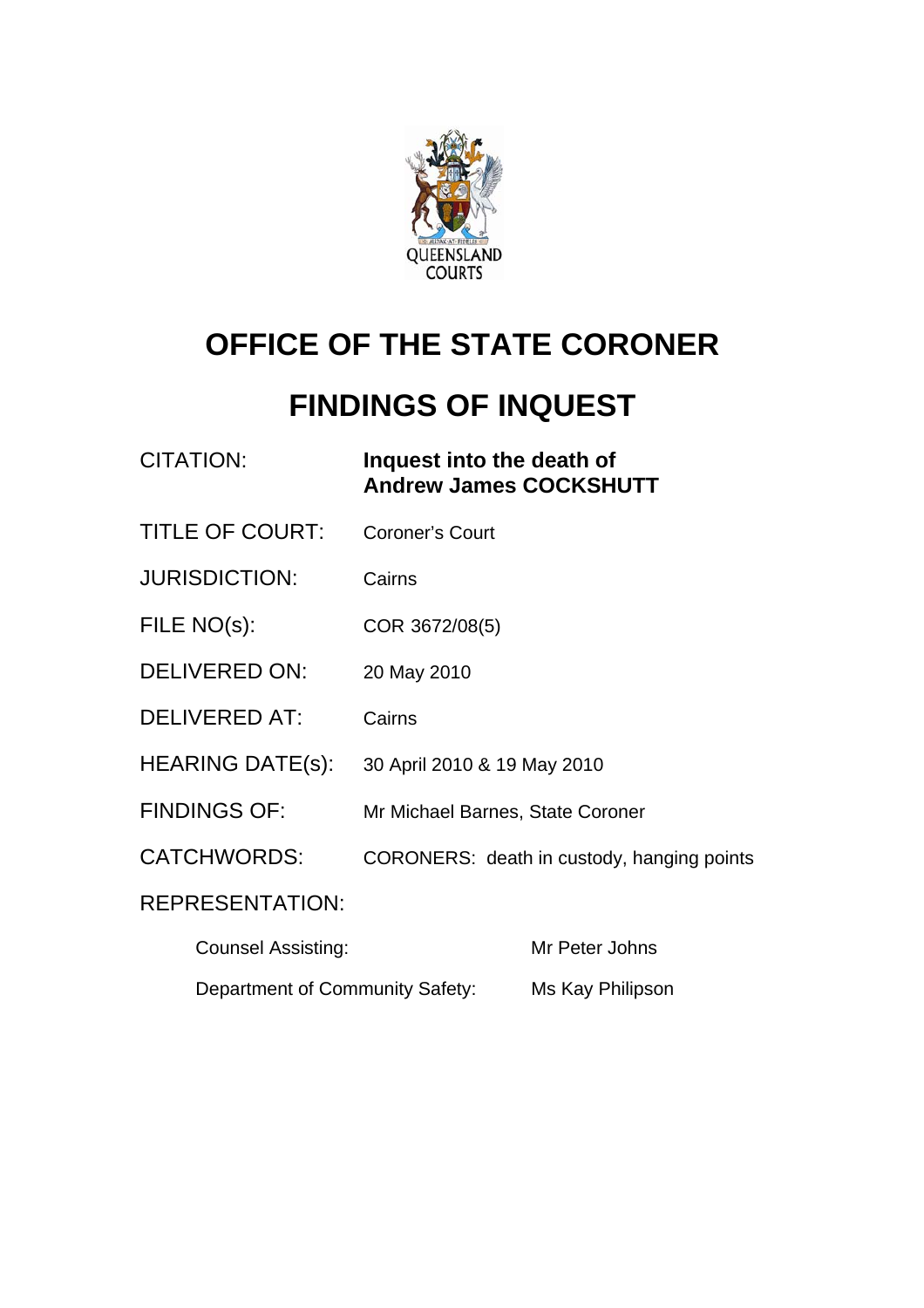## **Table of Contents**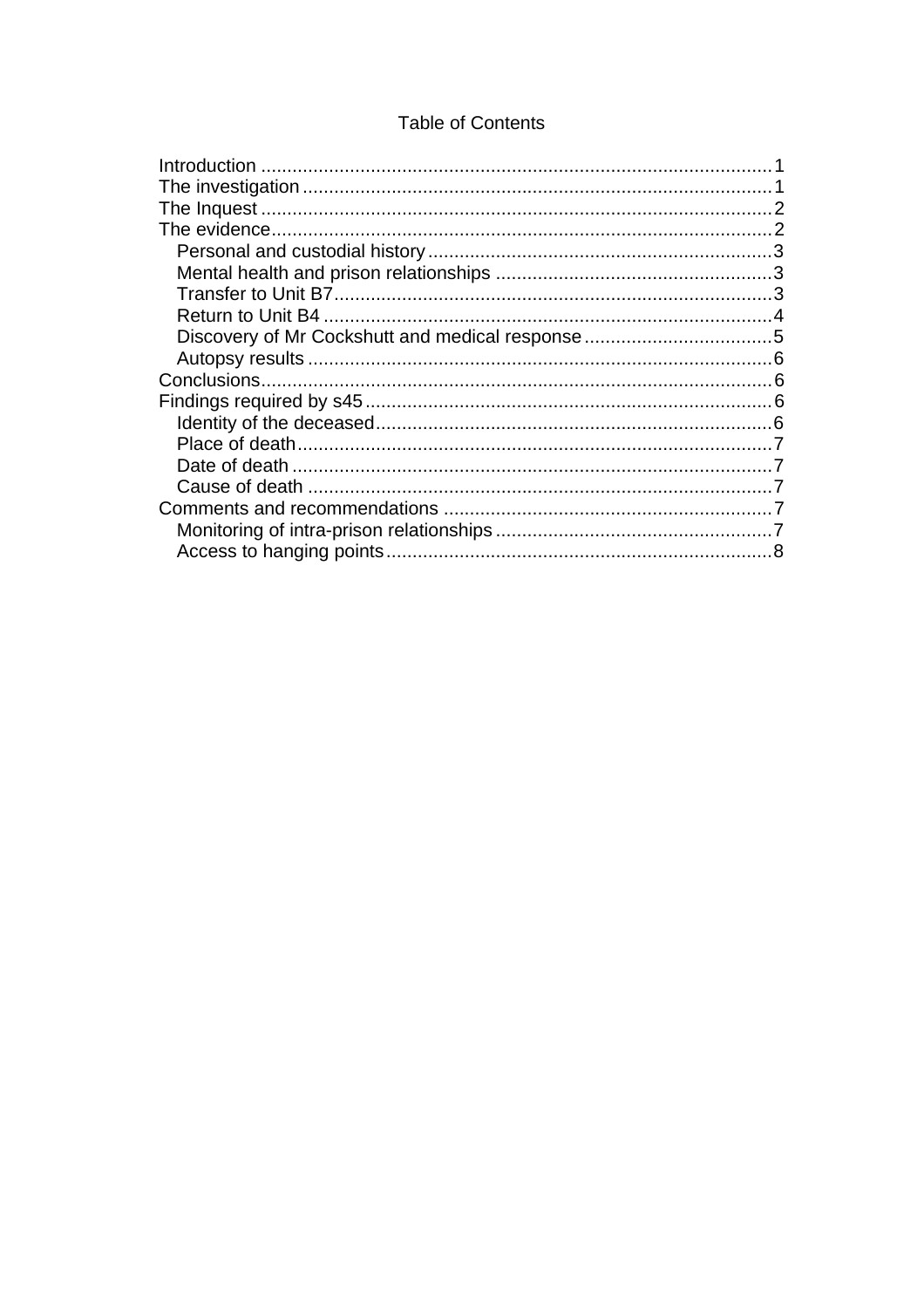<span id="page-2-0"></span>The *Coroners Act 2003* provides in s45 that when an inquest is held into a death in custody, the coroner's written findings must be given to the family of the person who died, each of the persons or organisations granted leave to appear at the inquest and to various specified officials with responsibility for the justice system. These are my findings in relation to the death of Andrew James Cockshutt. They will be distributed in accordance with the requirements of the Act and posted on the web site of the Office of State Coroner.

## *Introduction*

Andrew James Cockshutt was found hanging in his cell at Lotus Glen Correctional Centre (LGCC) on the afternoon of 3 July 2008. He was 33 years of age and had spent the last 14 years of his life in custody. On occasion during that time he developed close relationships with other prisoners and was emotionally vulnerable to the break down of those relationships and prone to self harming. When such a scenario arose in early July 2008, as it had before, only some Corrective Services officers at LGCC were aware of his history in this regard.

These findings

- confirm the identity of the deceased, how he died and the time, place and medical cause of his death;
- consider whether the likelihood of his impending death ought to have been evident to prison staff;
- consider whether any changes to procedures or practice at LGCC could reduce the likelihood of deaths occurring in similar circumstances or otherwise contribute to public health and safety or the administration of justice.

## *The investigation*

Detective Sergeant Mark Tunny of the QPS Corrective Services Investigation Unit (CSIU) was assigned to conduct an investigation into the death. He flew to Cairns the day after being notified of Mr Cockshutt's death and took over the investigation from local police. Scenes of crime officers had already attended the cell in Unit B4 at LGCC where the body of Mr Cockshutt had been found prior to the arrival of Detective Sergeant Tunny. That cell and the surrounding area had been photographed and a thorough forensic examination of the cell conducted. No evidence suggestive of violence or an altercation of any sort was found. No relevant CCTV footage was available.

Statements were taken from all relevant Corrective Custodial Officers (CCO's) and information was gathered from prisoners in units B4 and B7 at LGCC. Detailed statements were taken from two prisoners who spoke to Mr Cockshutt in the 24 hours prior to his death.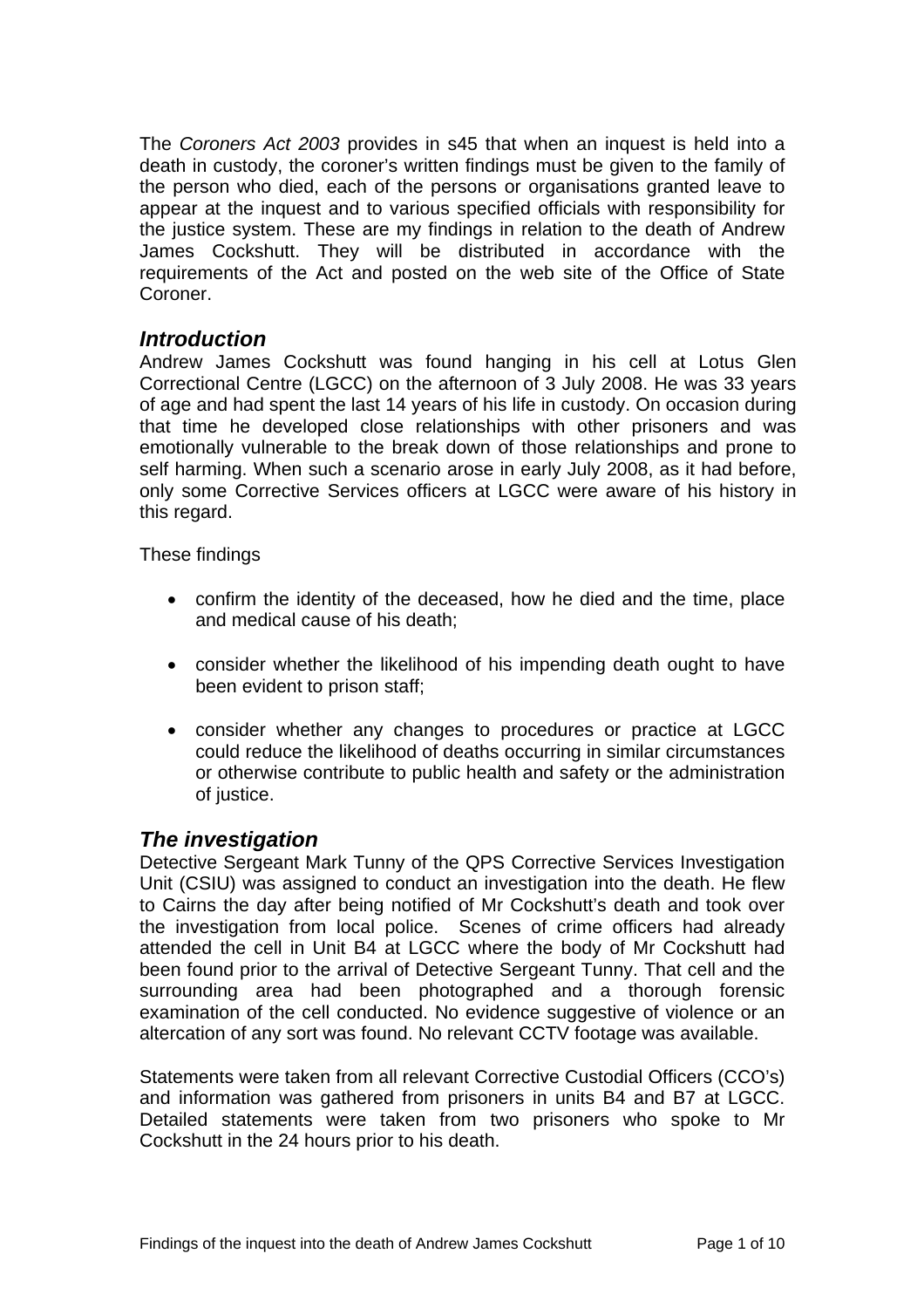<span id="page-3-0"></span>All custody and medical records pertaining to Mr Cockshutt were seized along with documents found in his cell. Recordings of telephone calls made by Mr Cockshutt were obtained and examined for relevant material.

Records relating to the medical response that took place when Mr Cockshutt was discovered in his cell were obtained as was the related QAS documentation. Fingerprint analysis was conducted on the body of the deceased which confirmed a match with the record held by the QPS for Andrew James Cockshutt.

At the conclusion of his investigation Detective Sergeant Tunny formed the view that there was no evidence to conclude that any other person had caused or contributed to the hanging of Mr Cockshutt.

I find that the investigation into this matter was professionally conducted and I thank Detective Sergeant Tunny for his efforts.

A Queensland Corrective Services (QCS) investigation was instigated following the death of Mr Cockshutt using the services of a departmental and an external investigator. This resulted in the production of an extensive report which was tendered at the inquest. The investigation appears to have been conducted in an impartial and appropriately critical manner. The recommendations made are appropriate and useful in addressing the findings that were made.

## *The Inquest*

In accordance with the requirement of the Act, an inquest was held into the death of Mr Cockshutt. The inquest was held in Cairns on 19 May 2010. Oral evidence was taken from the investigating officer, the General Manager of Custodial Operations for the Department of Community Safety (DCS) and the Director Correctional Infrastructure Management Branch, DCS.

All of the statements, medical records, photographs and materials gathered during the investigation were tendered at the inquest. Counsel assisting submitted that I was unlikely to be assisted by the calling of any further oral evidence.

I determined that the evidence contained in the material tendered and the further evidence provided by way of oral evidence was sufficient to enable me to make the findings required by the Act. I am satisfied that the scope of this evidence was sufficient for me to adequately address those matters which might be appropriately considered under s.46 of the Act.

## *The evidence*

I turn now to the evidence. Of course, I cannot even summarise all of the information contained in the exhibits but I consider it appropriate to record in these reasons, the evidence I believe is necessary to understand the findings I have made.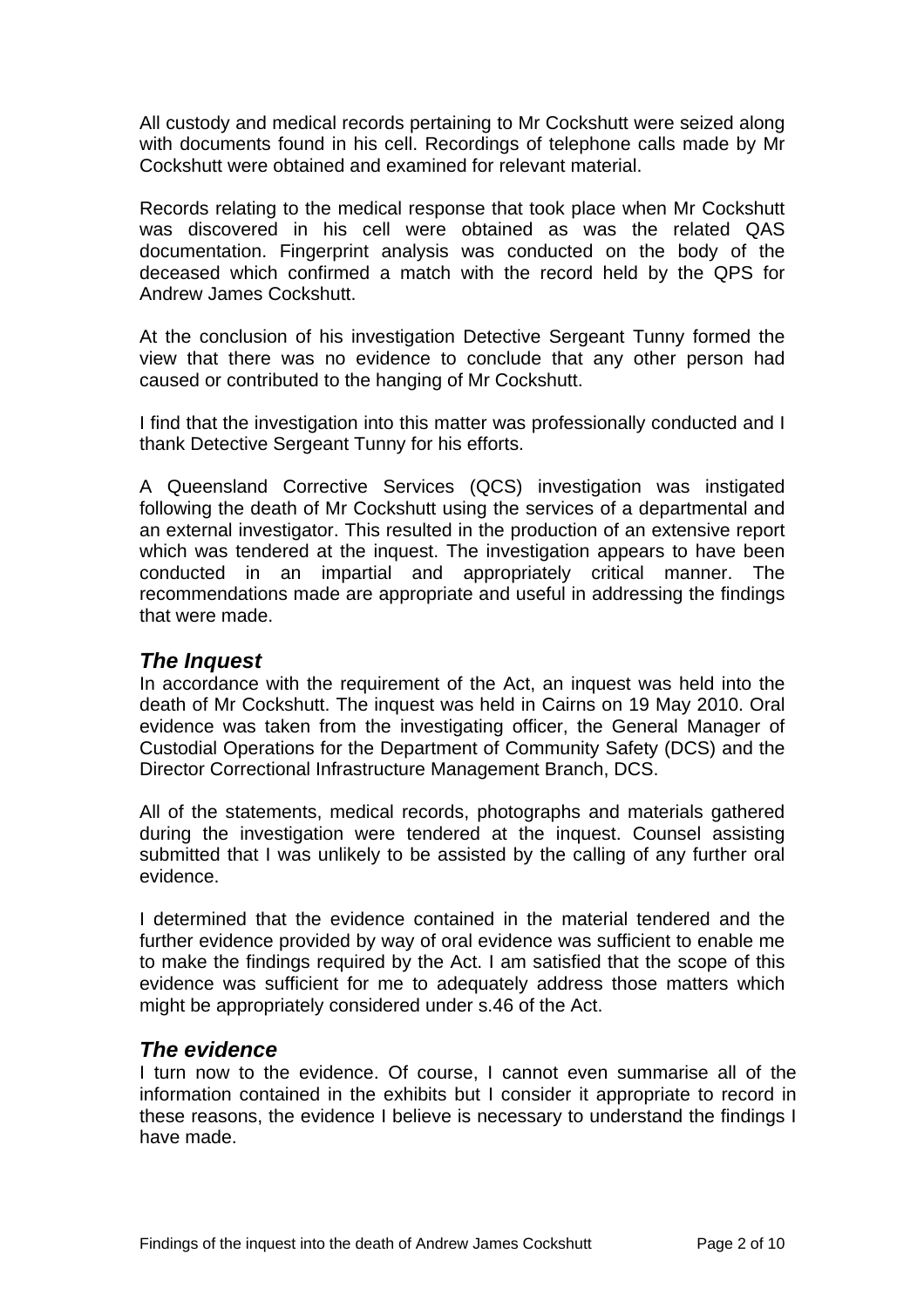### <span id="page-4-0"></span>**Personal and custodial history**

Andrew James Cockshutt was born in Papua New Guinea on 24 February 1975 and adopted at the age of three. His adoptive parents moved with him to Darwin six years later and he attended school there until grade 10. At the age of 15 he took the decision to move to Mareeba with an indigenous family with whom he had become close. He completed year 10 and worked intermittently for several years.

On the evening of 29 January 1994 at the age of 19, Mr Cockshutt was drinking with a group of friends when he became involved in a fight during which he killed another man. He was found quilty of murder and sentenced to life imprisonment.

In March 2007, shortly after becoming eligible, he applied for parole but was refused on the basis that he continued to pose an unacceptable risk to the community.

#### **Mental health and prison relationships**

Mr Cockshutt was not diagnosed as suffering from any psychiatric disorder while in custody at Lotus Glen. It had, though, become known to prison staff that Mr Cockshutt had a tendency to become emotionally attached to other prisoners. This resulted in the development of a more serious sexual relationship with a particular prisoner in 2002. On that other prisoner being released, a CCO was sufficiently concerned by the effect of this on Mr Cockshutt's mental state that he was identified as being at risk of self-harm. A reported notification to that effect was completed on 5 December 2002 by a senior psychologist after the matter had been referred to her.

On 21 September 2006 Mr Cockshutt was found to have inflicted a 25mm cut to his left wrist region. He was noted as showing signs of depression and placed under observation before being released back into the general prison population in October 2006. He was given Diazepam on the two days after discovery of his injury but no ongoing medication or treatment was determined necessary for depression. The catalyst for this incident appears to have been difficulties associated with a relationship he had formed with a fellow prisoner. This incident was recorded on the computerised Integrated Offender Management System (IOMS) by then being used by QCS.

No further incidents of note concerning Mr Cockshutt are to be found on his file.

#### **Transfer to Unit B7**

The material presented at the inquest reveals that Mr Cockshutt had made requests from mid 2007 onwards to be re-located closer to a prisoner with a view to re-commencing their relationship which had been interrupted by the other prisoner's release from custody. As part of the DCS investigation the General Manager of the prison was interviewed on this issue. He told investigators that he had refused the application due to the apparent presence of documentation suggesting the other prisoner was fearful of Mr Cockshutt. This documentation could not be located when sought by investigators and is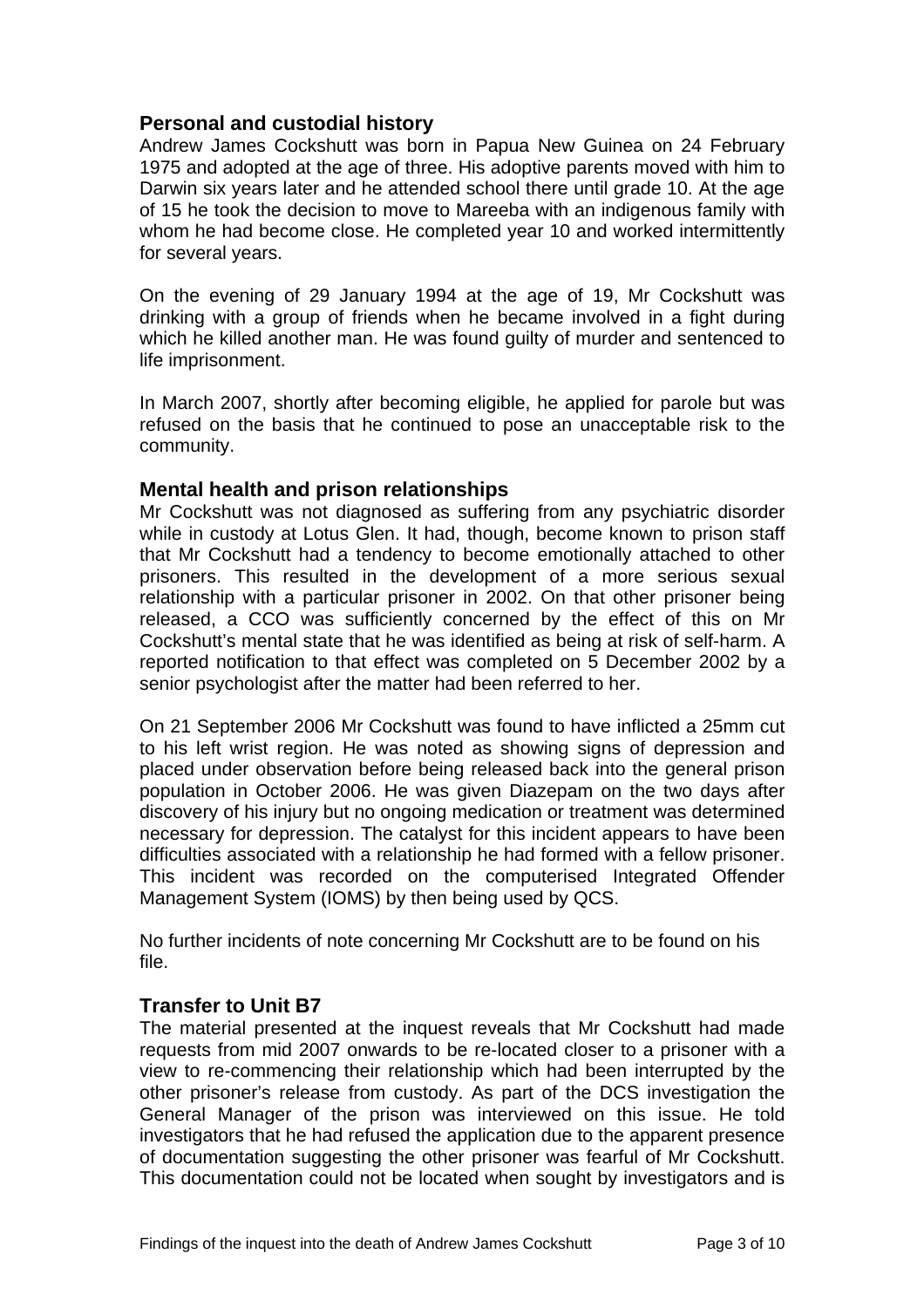<span id="page-5-0"></span>not corroborated by any other evidence. In any event it would seem that the General Manager would have been entitled to refuse the application without having to rely on such reasoning.

After the other prisoner returned to custody in 2007 he was housed in unit B7. The Accommodation Manager, Michael Gleave says he then began to receive regular requests from Mr Cockshutt to be moved into that unit as he "wanted to be in a relationship". Although Mr Gleave was aware of the circumstances of Mr Cockshutt's 2006 self-harm episode he eventually relented and approved a move for Mr Cockshutt from unit B4 to B7. The move took place on 30 June 2008. There is no suggestion that the other prisoner raised any concerns to QCS staff as a result.

Incident logs seized from Unit B7 show that at least one other prisoner did raise a concern. Michael Harries, a prisoner in unit B7 was a nephew of the person whom Mr Cockshutt was convicted of murdering in 1994. Shortly after Mr Cockshutt arrived in Unit B7 a prisoner, most likely Mr Harries approached a CCO to advise that "*Cockshutt is hated and no one wants him in the unit*".

On 1 July 2007 Mr Cockshutt disclosed to another prisoner in the unit, Timothy Bennett that the other prisoner had broken off their relationship and that he had "slashed" himself as a result. Early on the morning of 3 July 2007 Mr Cockshutt entered Mr Bennett's cell and revealed slash marks on his left wrist. Mr Bennett says he got bandaids from one of the CCO's. He was sworn to secrecy by Mr Cockshutt who feared that any revelation of his self-harm would see him put under observation; a situation he apparently wished to avoid.

At 9:15am that morning Mr Cockshutt approached a CCO and advised that it wasn't "working out" in Unit B7. He requested a transfer back to Unit B4. An email request was put through to the Accommodation Manager and on this occasion Mr Greave approved the transfer within 30 minutes. He did not make any further enquiry as to the reasons for the move.

Mr Cockshutt was returned to Unit B4 shortly after 10am. He was processed by the CCO monitoring that unit, Michelle Butler. She recalls that he appeared to be in a good mood and was not upset.

## **Return to Unit B4**

Shortly after his return Mr Cockshutt spoke to another prisoner, Richard Dixon. He related to Mr Dixon the fact that the other prisoner had broken off their relationship and that he was "pretty upset". Mr Cockshutt later revealed the cut to his wrist. Although Mr Dixon offered words of encouragement in relation to the break up, he did not consider reporting the cut wrist to any other person.

At 12:35pm Mr Cockshutt left Unit B4 to go to the medical centre where he presented complaining of a headache. He was given two painkilling tablets and returned at 12:40pm. The nurse who attended on him, Jane Donaldson,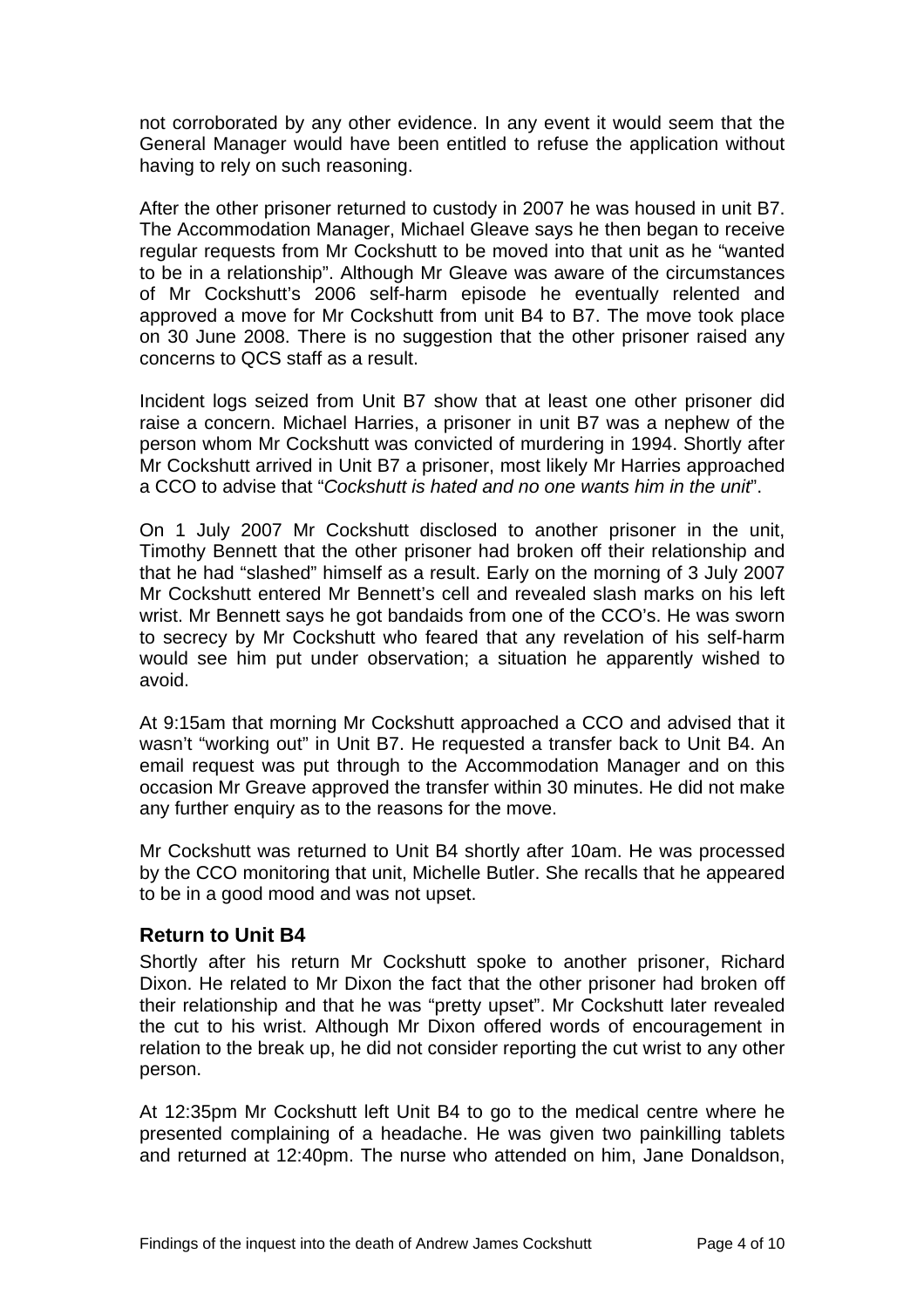<span id="page-6-0"></span>provided a statement to the effect that Mr Cockshutt appeared normal in his demeanour and was not noticeably anxious or depressed.

CCO's Lyons and Butler commenced a walk through of Unit B4 at 12:54pm. CCO Lyons had been at LGCC long enough to be aware of Mr Cockshutt's history of relationships and the trauma caused when they ended. He was aware of the movements between Unit B4 and Unit B7 and was concerned enough that when he saw Mr Cockshutt on the round he enquired as to how he was feeling.<sup>[1](#page-6-1)</sup>Mr Cockshutt appeared cheerful to CCO Lyons and showed no signs of being depressed. CCO Lyons asked him if he was happy being back in Unit B4 to which he replied; "*Yeah it's good to see some of the boys. I like it here"*. The observation that Mr Cockshutt was either cheerful or at least not noticeably upset or depressed was consistent with all other observations of him through the morning.

The conversation with CCO Lyons was the last known conversation that Mr Cockshutt had. He was last seen cleaning his cell at around 1.00pm by another prisoner.

#### **Discovery of Mr Cockshutt and medical response**

Just before 3.00pm CCO Vicky Jones entered Mr Cockshutt's cell. She did so in the course of escorting two plumbers to fix a leak complained of by an earlier occupant of the cell. She had to unlock the door to enter and on doing so she observed Mr Cockshutt to be hanging from bed sheets tied to a towel rail. The rail was a permanent fixture attached to the wall 150cm above the ground.

CCO Jones sent the plumbers out of the unit and immediately called a code blue. She then attempted to cut Mr Cockshutt down and was successful in doing so with the assistance of CCO Lyons. QAS were called and their records show this occurred at 3:04pm.

CCO Lyons noted that Mr Cockshutt's airway was clear but that he was not breathing and had no pulse. He commenced CPR and this continued with the assistance of other LGCC staff until the arrival of QAS officers at 3:22pm. The nurses arrived within minutes of the code blue being called and attached a defibrillator to Mr Cockshutt, however, it immediately indicated "*no shock advised".* The nursing staff noted that Mr Cockshutt was cold to the touch and his pupils were dilated. It was sadly evident to paramedics shortly after arrival that Mr Cockshutt was unable to be revived and he was declared deceased at 3:29pm.

The QCS investigation into the incident revealed that LGCC had no local "Contingency policy" in place at the time of the incident. This policy regulates, inter alia, what is to occur on the calling of a "code blue". I am satisfied that this did not adversely effect the quality of the response to Mr Cockshutt once

l

<span id="page-6-1"></span> $1$  CCO Lyons also gave evidence that he reported his concerns to his immediate superior although that officer was unable to recall any such conversation.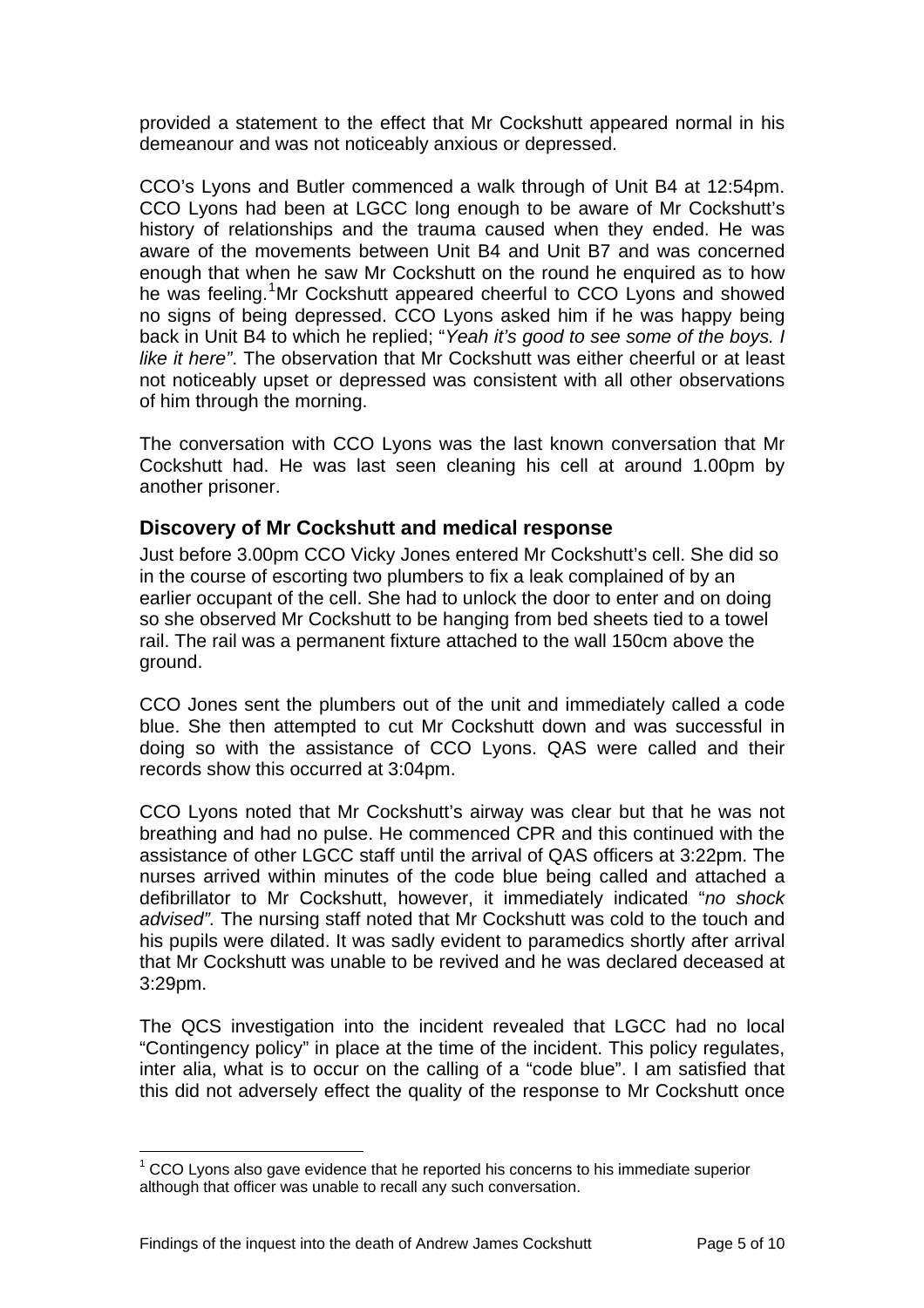<span id="page-7-0"></span>he was discovered hanging in his cell and that everything possible was done to assist him. I note that a local policy is now in place.

#### **Autopsy results**

An autopsy examination was performed on 4 July 2008 by an experienced forensic pathologist, Paull Botterill, in the mortuary at Cairns Base Hospital.

He later examined toxicology and histological findings before preparing a detailed report. The toxicology results were consistent with the headache medication taken by Mr Cockshutt in the hours before his death and were otherwise unremarkable.

Dr Botterill found:

*The cause of death was hanging and the features at post-mortem examination were consistent with self inflicted injury*.

He found no evidence consistent with Mr Cockshutt having been assaulted.

He issued an autopsy certificate listing the cause of death as hanging.

#### *Conclusions*

I find that Mr Cockshutt intentionally took his own life while distressed about a relationship breakdown. No other person was involved in his death.

I am satisfied that, notwithstanding the incidents involving Mr Cockshutt in 2002 and 2006 described earlier, the circumstances on the morning of 3 July 2008 were not such that any staff member at LGCC ought reasonably have been aware that he was likely to take his own life that day.

I am also satisfied that the staff of the LGCC acted promptly and appropriately when Mr Cockshutt was found hanging. They are to be commended for their actions.

#### *Findings required by s45*

I am required to find, as far as is possible, the medical cause of death, who the deceased person was and when, where and how he came by his death. As a result of considering all of the material contained in the exhibits, I am able to make the following findings:-

|                 | <b>Identity of the deceased</b> – The deceased person was Andrew James<br>Cockshutt.                                                                                                                                                                                          |
|-----------------|-------------------------------------------------------------------------------------------------------------------------------------------------------------------------------------------------------------------------------------------------------------------------------|
| How he died $-$ | Mr Cockshutt hung himself with bed sheets tied<br>to a towel rail in his prison cell. He did so<br>shortly after the break down of a relationship<br>with another prisoner with the intention of<br>ending his life. No other person was directly<br>involved in the hanging. |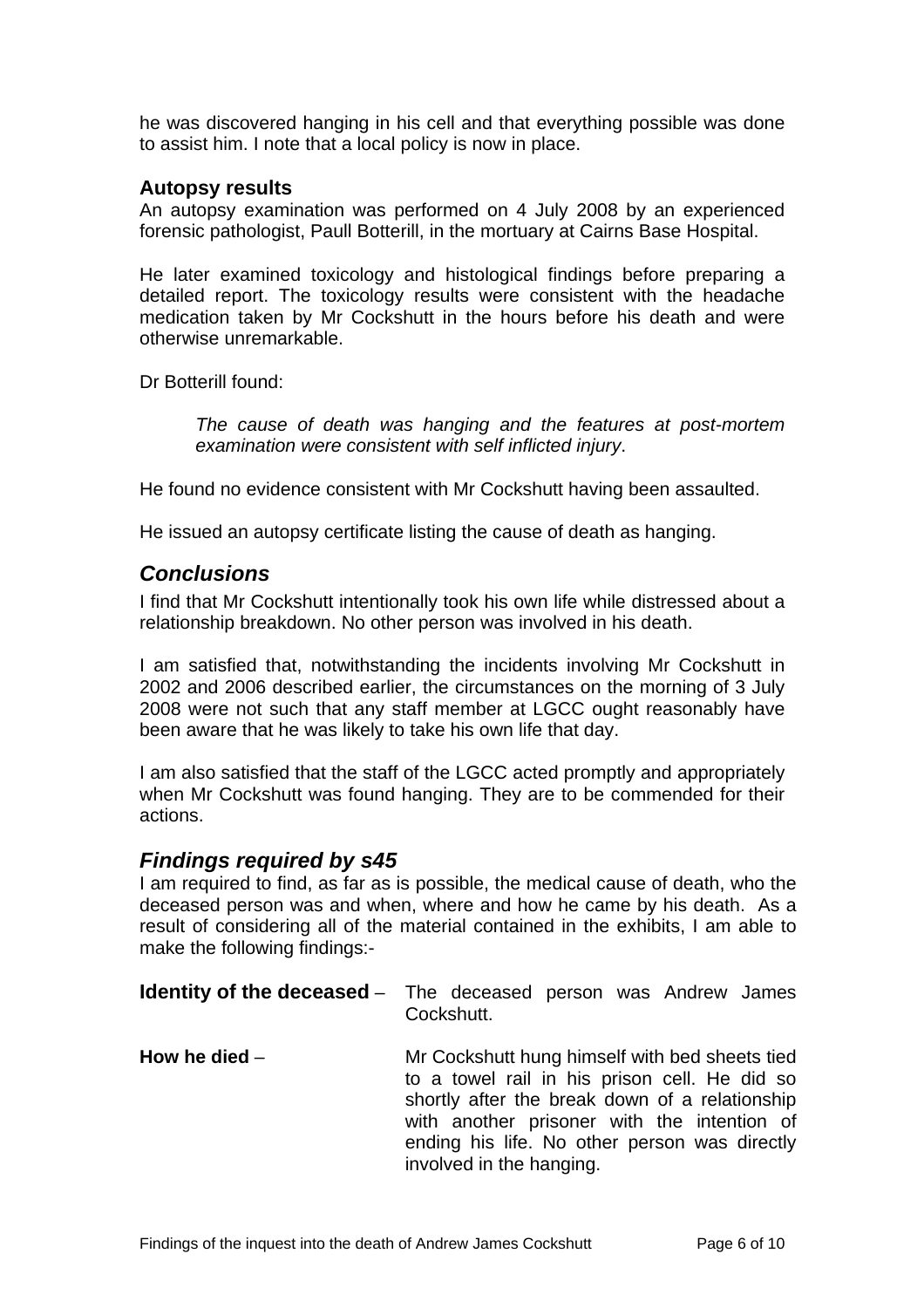<span id="page-8-0"></span>

| Place of death $-$ | He died whilst in the custody of the Department<br>of Corrective Services at Lotus<br>Glen<br><b>Correctional Centre.</b> |
|--------------------|---------------------------------------------------------------------------------------------------------------------------|
| Date of death $-$  | Mr Cockshutt died on 3 July 2008.                                                                                         |
| Cause of death $-$ | He died from the effects of hanging.                                                                                      |

#### *Comments and recommendations*

Section 46, insofar as it is relevant to this matter, provides that a coroner may comment on anything connected with a death that relates to public health or safety, the administration of justice or ways to prevent deaths from happening in similar circumstances in the future.

There are two aspects of this case which warrant consideration from that perspective, namely:-

- The monitoring of intra-prison relationships; and
- The presence of hanging points in cells.

#### **Monitoring of intra-prison relationships**

The QCS 'At-Risk' procedure was in place at LGCC in July 2008. It requires that self-harm/suicide risk assessments *must* be undertaken in certain circumstances. These circumstances include situations in which QCS officers become aware of particular events in a prisoner's life that may elicit self-harm or attempted suicide. A "*Periods of Critical Risk*" list is appended to the procedure document to assist officers in applying the requirements of the procedure. That appendix makes specific reference to "*relationship breakdown*".

This raises the question why was it not followed or implemented in this case. The answer lies in the following findings of the QCS commissioned report into the death:

*Other than the 'corporate knowledge' held by certain officers, the previous warnings and details about specific incidents (2002 and 2006) could only have been identified by review of prisoner Cockshutt's (large) case file……Overall, it reflected poor (past) practice in relation to information management, particularly around information that would have warned against the placement of prisoners Cockshutt and ------- together in the same unit.* 

The Integrated Offender Management System (IOMS) used by QCS allows all QCS officers to access certain information on all prisoners. Since late 2006 this has included a facility whereby prisoners who have self-harmed are specifically noted and their file electronically flagged so that it is immediately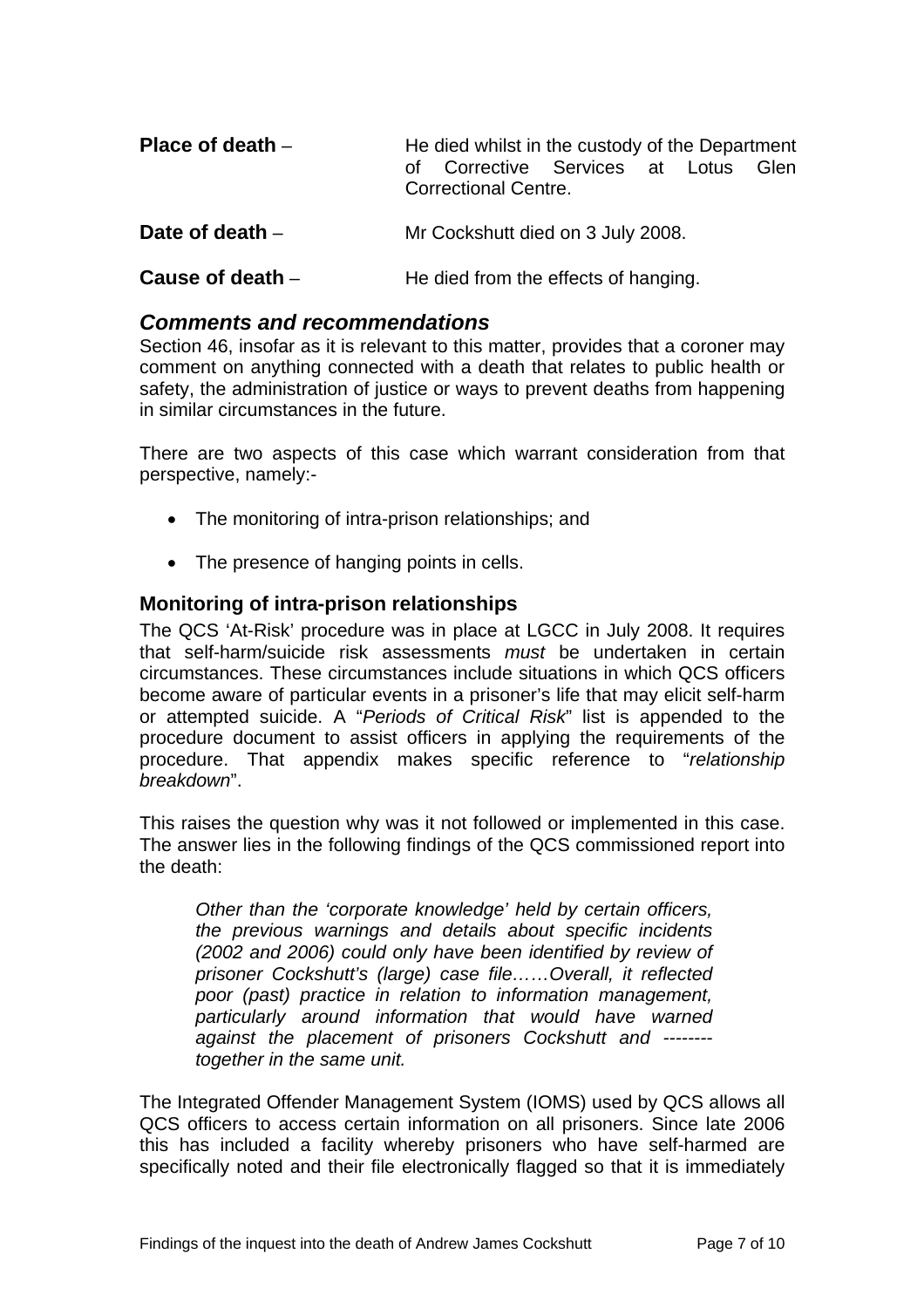<span id="page-9-0"></span>clear to anyone inspecting the record. When this process was implemented it applied only to prospective incidents. It did not, therefore, flag that Mr Cockshutt had previously self harmed or that he had been identified as being at risk in 2002 and 2006. Although the second of these incidents occurred in September of 2006 and was recorded on IOMS, it appears to have just missed being caught by the new system whereby such incidents result in the prisoner's record being specifically flagged.

The evidence establishes that some QCS officers on duty on 3 July 2008 knew of Mr Cockshutt's prior episodes of self harm; but many didn't, including those in charge of units B4 and B7 on the relevant day. The only way they might have learned of this information is by word of mouth or by the unlikely process of them trawling through Mr Cockshutt's custodial file or IOMS entries.

Mr Scott Collins, General Manager Custodial Operations DCS gave evidence outlining a process commenced in 2009 in which all prisoners in custody prior to the implementation of the self-harm recording process (and not already caught by the process) were interviewed and their records checked for any incidents of self harm. This procedure, if adopted prior to Mr Cockshutt's death would have caused him to be flagged on the IOMS system. There is no guarantee that this would have changed the outcome for Mr Cockshutt, however, I accept that it is an appropriate response to the information recording deficiency that was brought into sharp relief by his death.

Mr Collins also gave evidence that amendments have been made to QCS policy concerning the collection of intelligence information. This now specifically requires intelligence officers to note information regarding prisoners who may be incompatible for accommodation purposes.

I am satisfied that these policy responses by QCS to the 'at-risk' issues arising from the death of Mr Cockshutt obviate the need to make any further recommendations

#### **Access to hanging points**

The Royal Commission into Aboriginal Deaths in Custody (RCADIC), in its final report recommended hanging points be eliminated from watch houses and prison cells. The State Government accepted that recommendation and committed to implementing it.

Official statistics incontrovertibly prove that prisoners as a group are at far greater risk of suicide than the general population. As this case demonstrates, mechanisms for assessing the degree of risk for individual prisoners are far from fool proof. It is therefore incumbent on authorities who have a duty to care for prisoners to do all that is reasonable to reduce the general risk.

Research has repeatedly shown that any interference with an opportunity to commit suicide can deter and prevent other attempts succeeding.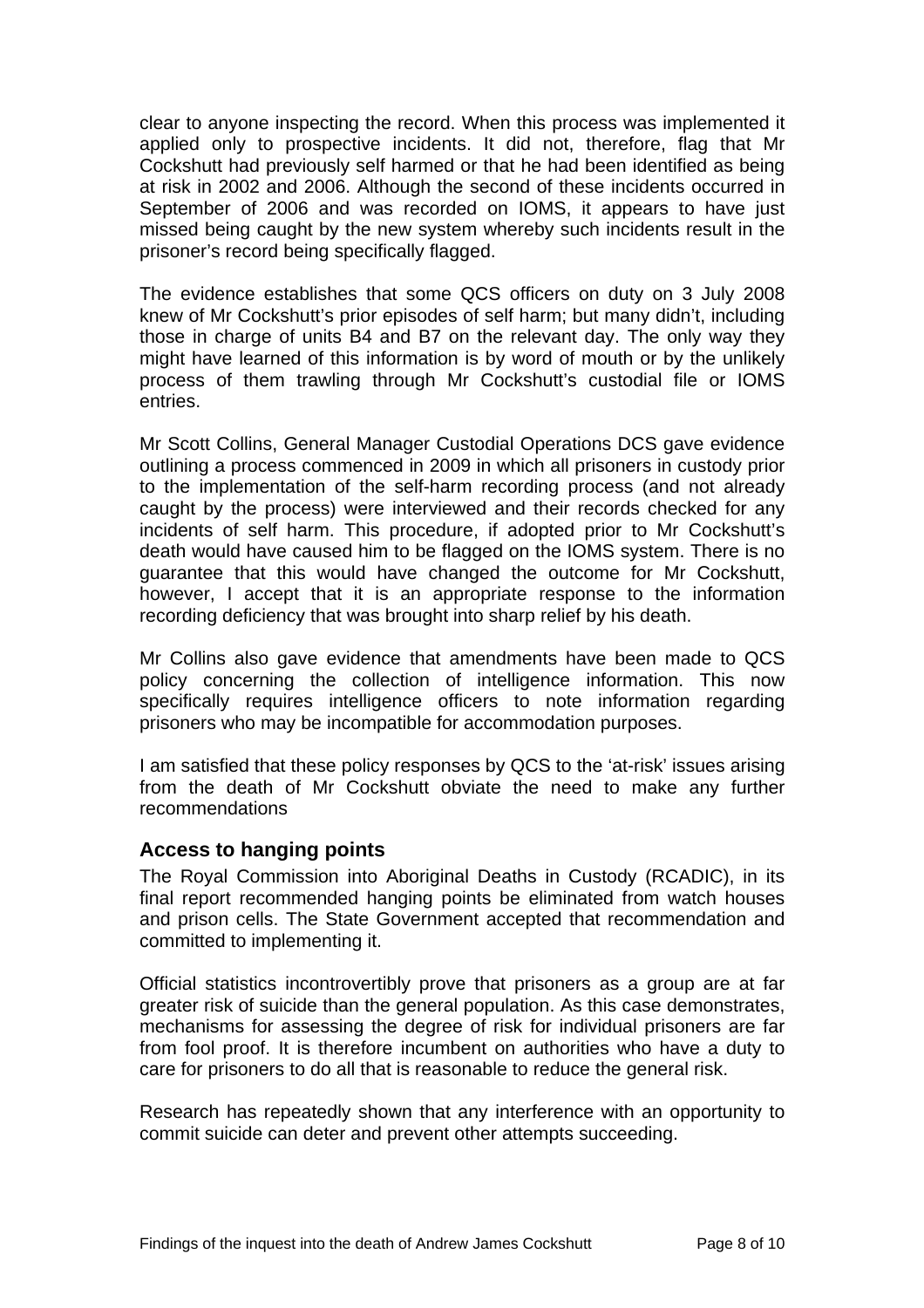As I have done in earlier inquests, I again urge the Department to take the obvious steps that are required to make the cells in which they house prisoners safe for that purpose.

In relation to the specific arrangement in place at LGCC the inquest heard evidence from Mr John Forster, Director Correctional Infrastructure Management Branch for the DCS. I accept his evidence that the elimination of hanging points is a priority for the DCS but that it is one limited by the need to allocate limited financial resources. Mr Forster explained the details of the extensive re-development of LGCC that commenced in 2008 and is to be completed by 2012. I am advised that this program of works is on time and on budget.

I accept the evidence that the block in which Mr Cockshutt was housed (built in 1988) can not be re-developed while prisoners are still housed in it. The inquest was told that the first stage of the re-development of LGCC in which a number of new cells are to be built, must be completed before the shortcomings in these older cells can be addressed. It is expected prisoners will be transferred to the new cells once stage 1 of the re-development is completed in 2011. The existing cells will be brought up to an acceptable standard by 2012.

Mr Forster also gave evidence of testing which has been conducted on methods to eliminate hanging points in older style cells, such as those in which Mr Cockshutt was housed, where the windows are covered by horizontal bars. The effect of that evidence was that any modification that is effective for security purposes would not allow sufficient ventilation and airflow for the cell to be habitable. The only solution to this problem is the installation of air conditioning. It is the implementation of air conditioning at Lotus Glen that requires the re-housing of prisoners; hence the unfortunate length of time before changes will be made.

I retain concerns about the unnecessarily high positioning of the towel rail which Mr Cockshutt used to hang himself. The logic applied by DCS is that the inability to securely change the current layout of the cells, wherein they contain horizontal bars over the window, and thus an obvious hanging point, means it would be futile and a waste of resources to eliminate any or all other potential hanging points. I accept that as a reasonable argument. I nonetheless maintain that this is an issue that ought to have been resolved long before now. I draw on the many previous recommendations made over many years in this jurisdiction on this issue in support of that contention.

Notwithstanding the efforts that are now being made, the evidence establishes that numerous prisoners have died because of the failure of successive State Governments to implement the recommendations of the RCADIC made and accepted 20 years ago.

I will refrain from making any further recommendation recognising that it will not speed up the process at LGCC and that DCS is apparently well aware of the importance of the issue.